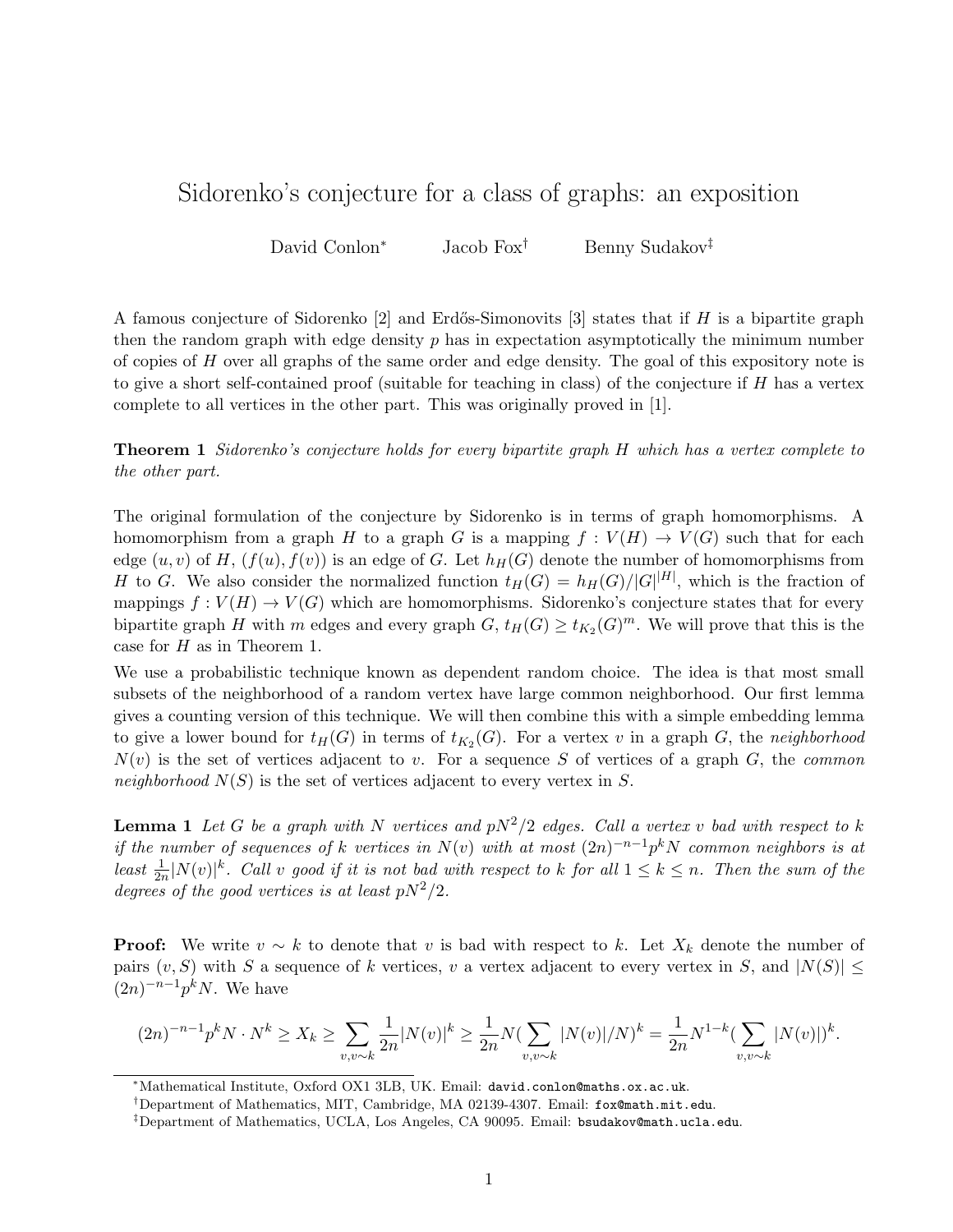The first inequality is by summing over  $S$ , the second inequality is by summing over vertices v which are bad with respect to k, and the third inequality is by convexity of the function  $f(x) = x^k$ . We therefore get

$$
\sum_{v,v \sim k} |N(v)| \le (2n)^{-n/k} pN^2 \le \frac{1}{2n} pN^2.
$$

Hence,

$$
\sum_{v,v \text{ good}} |N(v)| \ge \sum_{v} |N(v)| - \sum_{k=1}^{n} \sum_{v,v \sim k} |N(v)| \ge pN^2 - n \cdot \frac{1}{2n} pN^2 = pN^2/2,
$$
  
as required.

**Lemma 2** Suppose  $H$  is a hypergraph with v vertices and at most e edges and  $G$  is a hypergraph on N vertices with the property that for each k,  $1 \leq k \leq v$ , the number of sequences of k vertices of G that do not form an edge of G is at most  $\frac{1}{2e}N^k$ . Then the number of homomorphisms from H to G is at least  $\frac{1}{2}N^v$ .

**Proof:** Consider a random mapping of the vertices of  $H$  to the vertices of  $G$ . The probability that a given edge of  $H$  does not map to an edge of  $G$  is at most  $\frac{1}{2e}$ . By the union bound, the probability that there is an edge of  $H$  that does not map to an edge of  $G$  is at most  $e \cdot \frac{1}{2e} = 1/2$ . Hence, with probability at least  $1/2$ , a random mapping gives a homomorphism, so there are at least  $\frac{1}{2}N^v$  homomorphisms from H to G.

**Lemma 3** Let  $H = (V_1, V_2, E)$  be a bipartite graph with n vertices and m edges such that there is a vertex  $u \in V_1$  which is adjacent to all vertices in  $V_2$ . Let G be a graph with N vertices and  $pN^2/2$ edges, so  $t_{K_2}(G) = p$ . Then the number of homomorphisms from H to G is at least  $(2n)^{-n^2} p^m N^n$ .

**Proof:** Let  $n_i = |V_i|$  for  $i \in \{1, 2\}$ . We will give a lower bound on the number of homomorphisms  $f: V(H) \to V(G)$  that map u to a good vertex v of G. Suppose we have already picked  $f(u) = v$ . Let H be the hypergraph with vertex set  $V_2$ , where  $S \subset V_2$  is an edge of H if there is a vertex  $w \in V_1 \setminus \{v\}$ such that  $N(w) = S$ . The number of vertices of H is  $n_2$ , which is at most n, and the number of edges of H is  $n_1 - 1$ , which is also at most n. Let G be the hypergraph on  $N(v)$ , where a sequence R of k vertices of  $N(v)$  is an edge of G if  $|N(R)| \ge (2n)^{-n-1}p^kN$ . Since v is good, for each  $k, 1 \le k \le v$ , the number of sequences of k vertices of G that are not the vertices of an edge of G is at most  $\frac{1}{2n}N^k$ . Hence, by Lemma 2, there are at least  $\frac{1}{2} |N(V)|^{n_2}$  homomorphisms g from H to G. Pick one such homomorphism g, and let  $f(x) = g(x)$  for  $x \in V_2$ . By construction, once we have picked  $f(u)$  and  $f(V_2)$ , there are at least  $(2n)^{-n-1}p^{|N(w)|}N$  possible choices for  $f(w)$  for each vertex  $w \in V_1$ . Hence, the number of homomorphisms from  $H$  to  $G$  is at least

$$
\sum_{v \text{ good}} \frac{1}{2} |N(v)|^{n_2} \prod_{w \in V_1 \setminus \{v\}} (2n)^{-n-1} p^{|N(w)|} N = \frac{1}{2} (2n)^{-(n-1)(n_1-1)} p^{m-n_2} N^{n_1-1} \sum_{v \text{ good}} |N(v)|^{n_2}
$$
  
\n
$$
\geq \frac{1}{2} (2n)^{-(n-1)(n_1-1)} p^{m-n_2} N^{n_1-1} N \left( \sum_{v \text{ good}} |N(v)|/N \right)^{n_2}
$$
  
\n
$$
\geq \frac{1}{2} (2n)^{-(n-1)(n_1-1)} p^{m-n_2} N^{n_1} (pN/2)^{n_2}
$$
  
\n
$$
\geq (2n)^{-n^2} p^m N^n.
$$